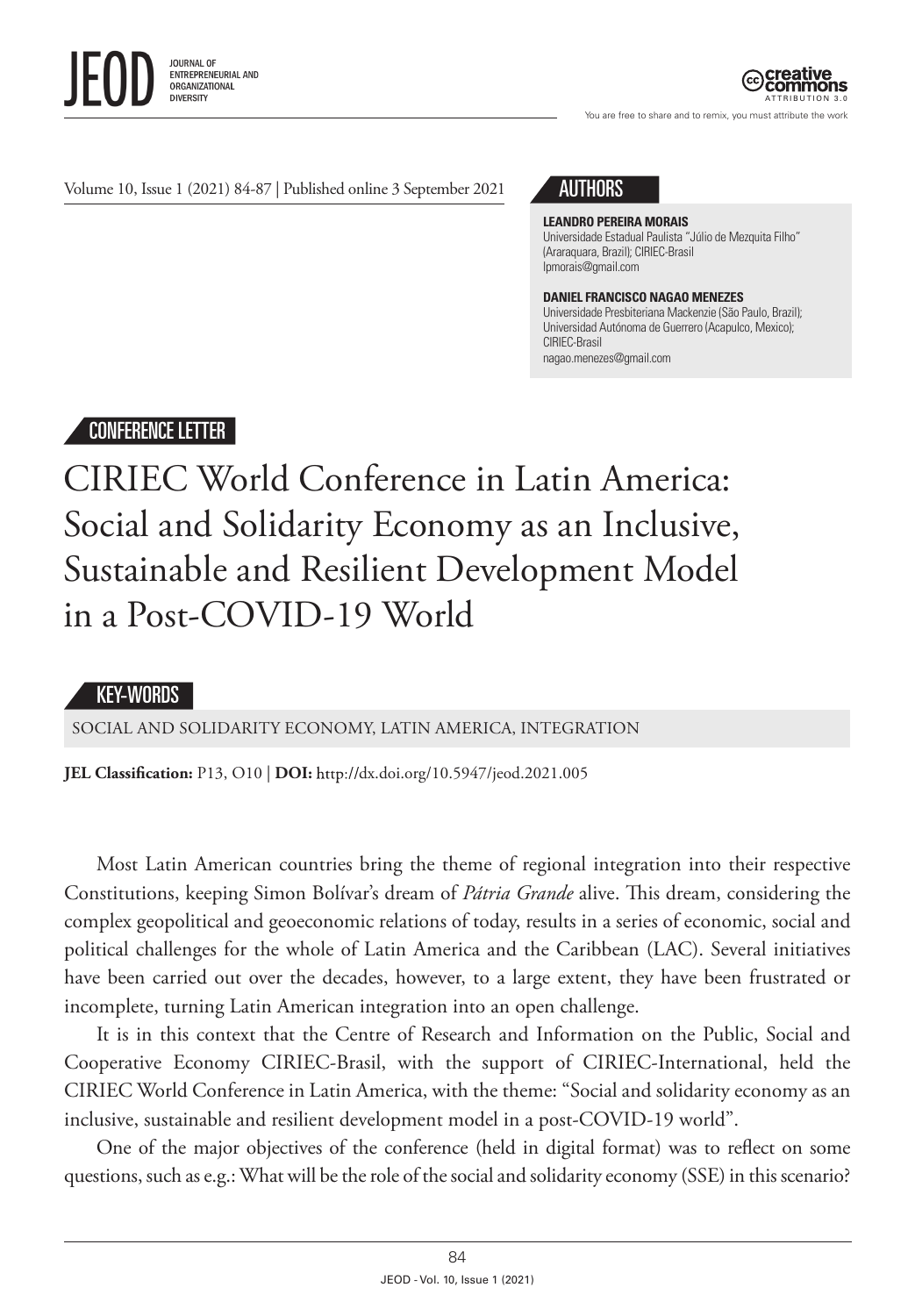What is the role of the SSE in the implementation of the Sustainable Development Goals across different territories? What is the response of the SSE to the socioeconomic impacts of COVID-19? Is there a possibility that the new technological instruments will be used within SSE ventures?

It is worth remembering that CIRIEC-International<sup>1</sup> is a non-profit organization founded in 1947 by Professor Edgard Milhaud, whose headquarters are currently located Belgium. As an organization with an international scope, CIRIEC seeks, through the structuring, production, dissemination and exchange of research and scientific studies, to develop academic works in support of public policy, focused on public services as well as SSE and cooperativism. In addition, as an effort to disseminate information, CIRIEC, in conjunction with the University of Liège, has structured a Documentation Centre, which is open to all CIRIEC members, as well as to researchers, teachers and students.

Coming back to the international conference organized by CIRIEC-Brasil in April 2021, it should be noted that, in the four days of the event, 12 conferences, 18 working groups and 138 presentations were held. The conference was attended by 110 participants, their origin ranging from Brazil and beyond, i.e. Argentina, Belgium, Canada, Chile, Colombia, Costa Rica, Ecuador, France, Italy, Mexico, Portugal, Puerto Rico, Spain, Switzerland and Uruguay. Overall, 44 Brazilian and 18 foreign universities participated.

Poverty and socioeconomic inequality are structural characteristics of LAC that have followed since the colonial period. After the COVID-19 pandemic, this scenario is bound to worsen. According to data released by ECLAC in 2021, the biggest regional economic contraction of the last 120 years is currently being experienced, with a 7.7% drop in the GDP of the LAC region. Consequently, there will be negative impacts on the labour market with regard to the increase in unemployment and informal employment, which already have high rates. Another issue refers to the increase in poverty and extreme poverty, which affect, respectively, 33.7% and 12.5% of the LAC population, which is equivalent to respectively 209 million and 78 million people (CEPAL, 2021)<sup>2</sup>.

In this scenario, it is largely acknowledged that one of the ways to address and combat misery and poverty is through what can be called "social and solidarity economy". SSE is an innovative alternative in the generation of work and social inclusion, in the form of a virtuous chain that integrates who produces, who sells, who transforms and who buys. Its solid principles are, in summary: self-management, democracy, solidarity, cooperation, respect for nature, fair trade and solidary consumption (Contipelli and Mezenes, 2018). The enterprises created from cooperation and solidarity allow, through the reorganization of work based on new principles and values, the economic insertion of economically marginalized citizens to occur (Morais and Menezes, 2019). SSE entities in LAC may adopt different legal and organizational forms, including cooperatives, mutual societies, associations, foundations, NGOs, community banks, exchange clubs, social

<sup>1</sup> <http://www.ciriec.uliege.be/en/>

<sup>2</sup> [https://www.cepal.org/sites/default/files/publication/files/46696/S2100124\\_en.pdf](https://www.cepal.org/sites/default/files/publication/files/46696/S2100124_en.pdf)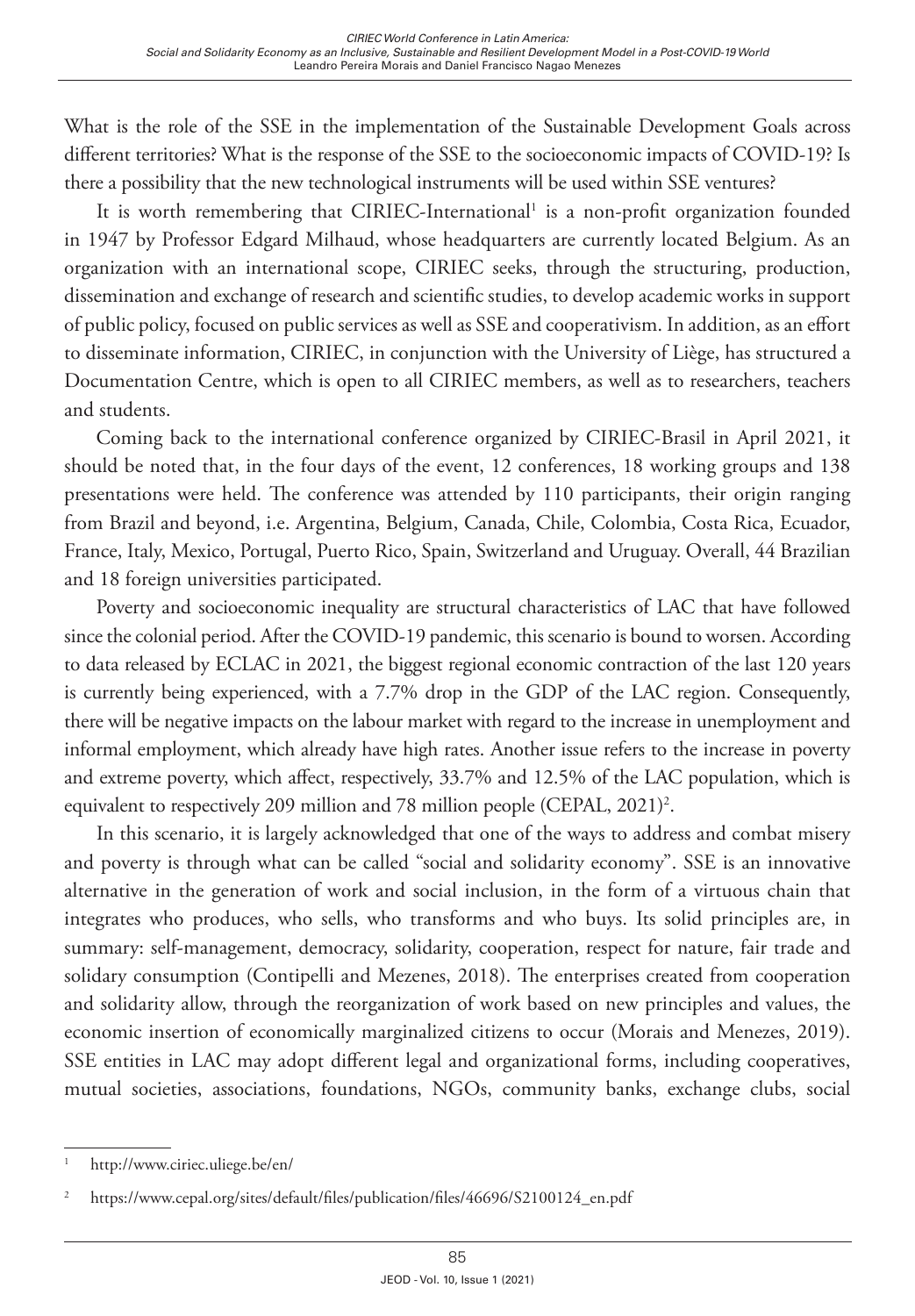enterprises (Morais and Bacic, 2020).

Other aspects reinforce the relevance and pertinence of the SSE, such as those mentioned by Borzaga, Salvatori and Bodini (2017), and supported by several studies. These include the following: (a) given its community origin, it is less likely to transfer its production activities elsewhere; (b) it plays a fundamental role in the creation and preservation of jobs and income; (c) it has a countercyclical nature that is well documented in its ability to maintain its activities and those of its members and workers in times of economic crisis; (d) SSE organizations enable broad collective decision-making through their participatory and democratic governance; (e) it is based on a strong presence of women, including, assuming leadership positions, which contributes to the reduction of gender gaps; (f) it strongly assists the socio-labour insertion of disadvantaged groups.

In light of the above, the SSE has become a geopolitical strategy to address the increased marginalization caused by the COVID-19 pandemic, which has further increased poverty and extreme poverty not only in Latin America, but worldwide. This is the main concern of the world for the coming years according to the United Nations Inter-Agency Task Force on Social and Solidarity Economy (UNTFSSE, 2021a).

Moreover, it is acknowledged that the SSE can contribute to the implementation of the Sustainable Development Goals (SDGs). There are several experiences—in different countries and sectors—that base the territorial development of their regions on the three dimensions of the SDGs (namely, the economic, the social and the environmental dimensions). Such recognition is currently found in the scope of the United Nations, which understands the SSE as one of the auxiliary paths that can assist in the implementation of the SDGs of the Agenda 2030 (Utting, 2018; UNTFSSE, 2021b).

In LAC, the SSE takes on a plurality of forms, reflecting the history and socioeconomic specificities of the region. In fact, there is a growing body of literature addressing the existence and relevance of the SSE in LAC, as well as its various practical actions. More recently, part of the literature has drawn the attention to the role that the SSE has been acquiring in government policies as a mechanism to tackle unemployment, poverty, social exclusion and inequality, which are structural characteristics of the region. In other words, it is recognized that, in LAC, experiences related to the SSE are associated with the response to the social and employment crisis, as well as with the fact that they serve as an instrument for social transformation (Chiariello, Fonseca and Morais, 2021). However, these experiences are marked by the challenges associated with the modus operandi in the SSE space, which in many cases makes their continuity or development difficult or impossible. Thus, it is urgent to think of mechanisms to strengthen the ecosystem for the SSE, in order to reduce the intrinsic weaknesses—structural and conjunctural—found in its various organizations and constituent entities.

The event facilitated the identification of the potential of the SSE and the challenges it faces in LAC, which in turn allowed for the idea of constructing a regional agenda, based on global guidelines and respecting local characteristics. Among the strengths of the event, it is worth to mention the structuring of a national and regional network of researchers and SSE stakeholders, as well as the record of the existence of an international SSE agenda under construction, built by